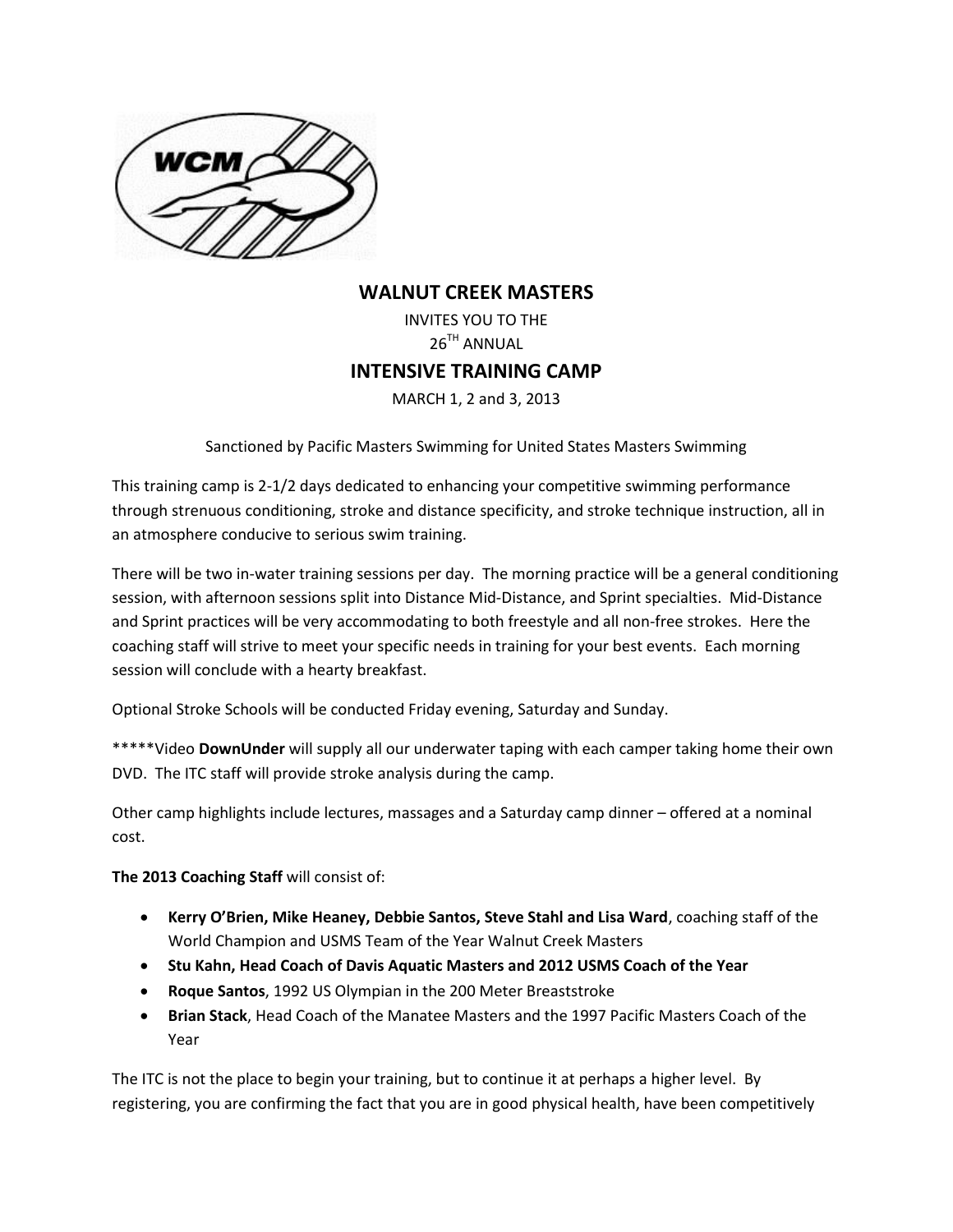training for at least 8 weeks, and are capable of training twice per day (approximately 6,000 to 8,000 yards).

The ITC is opened to all 2013 USMS registered swimmers. Applications will be taken on a "First Come" basis. Space will be limited to 50 participants.

# WALNUT CREEK MASTERS 2013 INTENSIVE TRAINING CAMP **SCHEDULE**

| Friday, March 1 |                             |                             |
|-----------------|-----------------------------|-----------------------------|
| 10:30 & Noon    | <b>Walnut Creek Masters</b> | Optional                    |
|                 | <b>Workouts</b>             |                             |
| $5:00$ pm       | Basic ITC Registration &    |                             |
|                 | Welcome                     |                             |
| 6:00 to 8:00 pm | Freestyle and Backstroke    | Classroom and In-Water Time |
|                 | <b>Schools</b>              |                             |

#### **Saturday, March 2**

| <b>Morning Practice Session</b> |                             |
|---------------------------------|-----------------------------|
| Breakfast at Sports Basement    |                             |
| Massages Available              |                             |
| <b>Breaststroke Schools</b>     |                             |
| Sprint Workout Session          |                             |
| Distance and Mid-Distance       |                             |
| Workout                         |                             |
|                                 | Pyramid Alehouse, Brewery   |
|                                 | & Restaurant                |
|                                 | 1410 Locust Street          |
|                                 | Walnut Creek, CA            |
|                                 | <b>Optional Camp Dinner</b> |

## **Sunday, March 3**

| 7:30 - 8:30am     | <b>Butterfly School</b>      |  |
|-------------------|------------------------------|--|
| $8:30 - 10:15$ am | Morning Practice Session -   |  |
|                   | Long Course                  |  |
| $10:30 - 1:00$ pm | Breakfast & Videotape Review |  |
| $1:00 - 3:00$ pm  | Dryland and Lecture          |  |
| $3:15 - 4:15$ pm  | Full Body Check-ups for All  |  |
|                   | <b>Four Strokes</b>          |  |
| $4:15 - 5:30$ pm  | <b>Choice of Practices</b>   |  |
| $5:30$ pm         | Done - Good Job!!!           |  |